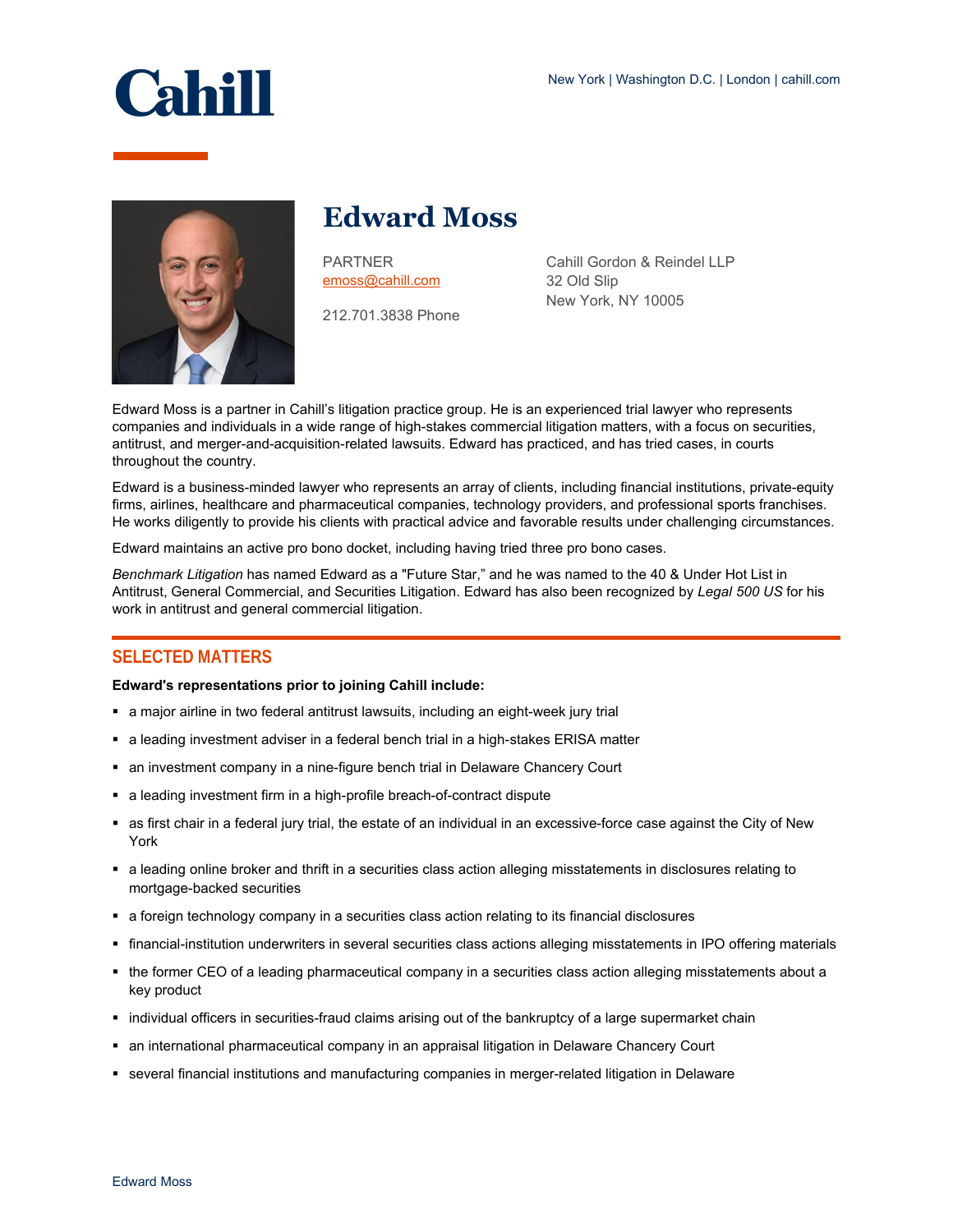- a leading designer and manufacturer of personal computers in an antitrust lawsuit alleging price fixing brought by DOJ in a several-week bench trial
- a leading manufacturer and retailer of luxury goods in an antitrust class action alleging unlawful tying
- a leading medical-device provider in antitrust tying lawsuits brought by a competitor and a putative class
- two major financial institutions in antitrust benchmarking matters
- a leading cable provider in a carriage dispute with a sports network in a bench trial
- several companies—including a major airline, an insurance company, two financial institutions, and a professional sports franchise—in disputes with former employees
- a leading private equity firm in several lawsuits filed against its portfolio companies
- an auto parts supplier in investigations by the SEC and DOJ relating to accounting issues
- a major financial institution in several SEC investigations, including FCPA matters
- various clients in merger control investigations by the FTC and DOJ
- an investment manager in investigations by the offices of the New York and Connecticut Attorneys General concerning antitrust and related issues

## **Professional Activities**

**Co-Author**

- "A Report on Non-Reportable Transactions," *Antitrust Report*, Issue 4 (2010)
- "Shifting Sands: Practical Advice on Delaware Fee-Shifting Bylaws," *New York Law Journal* (August 11, 2014)

#### **Speaking Engagements**

Antitrust Expert Training Academy, New York State Bar Association (October 2018)

## **Education**

Duke University School of Law, J.D., 2003, *magna cum laude*

Amherst College, B.A., 2000, *magna cum laude*

### **Practices**

Securities Litigation & White Collar Defense

Antitrust Litigation

Commercial Litigation

## **Clerkship/Government Service**

Honorable Marvin Katz, US District Court, Eastern District of Pennsylvania

#### **Admissions**

New York

U.S. District Court, E.D. New York